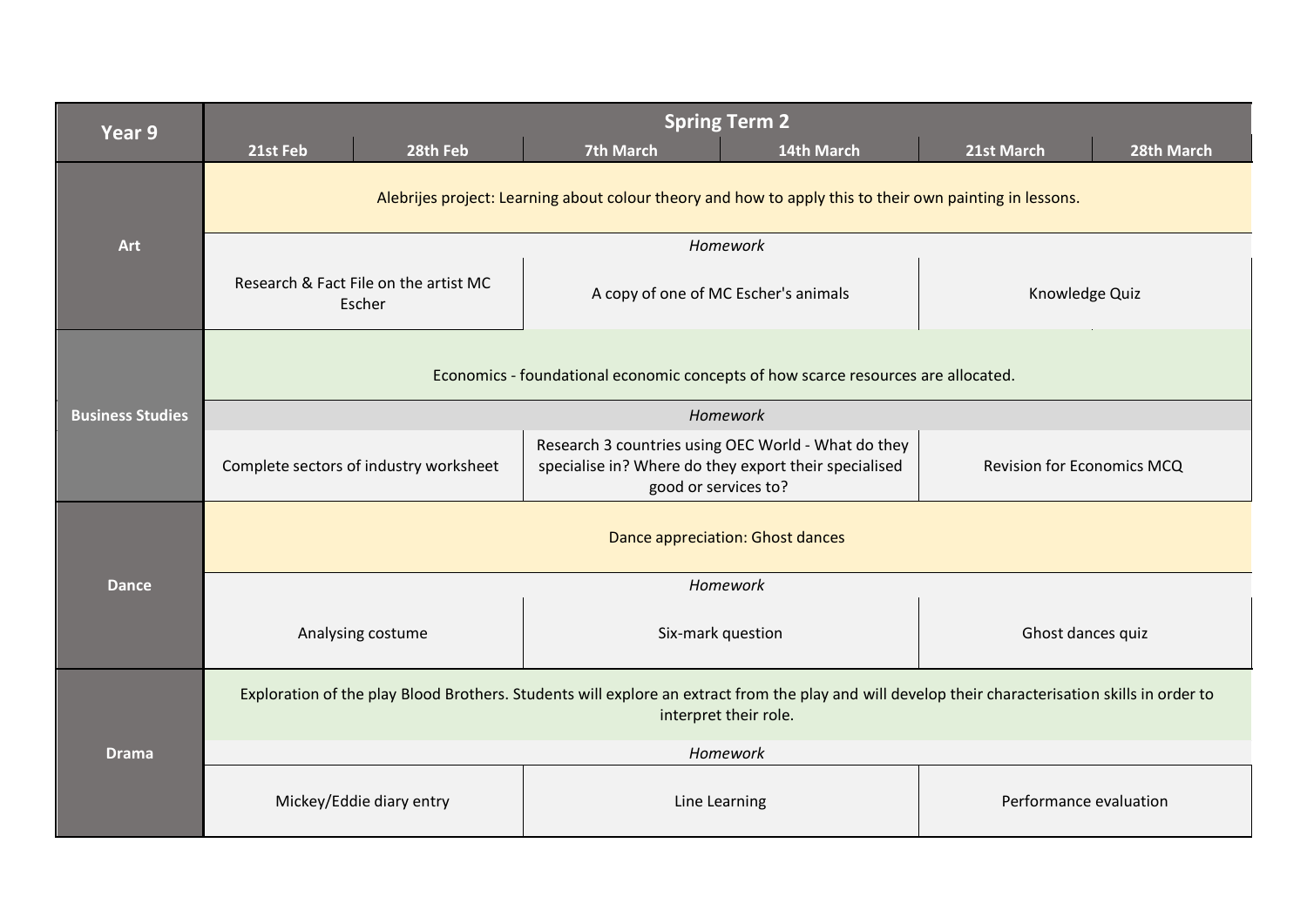|                 | Poetry                                                                                                                                |                           |                                                                                   |                                     |                                                                                                                       |  |
|-----------------|---------------------------------------------------------------------------------------------------------------------------------------|---------------------------|-----------------------------------------------------------------------------------|-------------------------------------|-----------------------------------------------------------------------------------------------------------------------|--|
| <b>English</b>  | Homework                                                                                                                              |                           |                                                                                   |                                     |                                                                                                                       |  |
|                 | Poetic terms                                                                                                                          | Introduction to<br>Poetry | Charge of the light<br>brigade                                                    | Colours of the wind -<br>Pocahontas | Legal Alien                                                                                                           |  |
| Food            | Practical: pancakes, macaroni cheese, apple<br>Animal Welfare, the Science of gelatinisation, reduce, reuse and recycle.<br>traybake. |                           |                                                                                   |                                     |                                                                                                                       |  |
|                 | Homework                                                                                                                              |                           |                                                                                   |                                     |                                                                                                                       |  |
|                 | Waste food and packaging - questions                                                                                                  |                           | Hydration                                                                         |                                     | Remember and revisit The Eatwell Guide                                                                                |  |
|                 | Foods and Festivals: to describe what you eat and drink and give opinions. To describe main festivals in France.                      |                           |                                                                                   |                                     |                                                                                                                       |  |
| <b>French</b>   | Homework                                                                                                                              |                           |                                                                                   |                                     |                                                                                                                       |  |
|                 | Grammar worksheet and Vocabulary quiz<br><b>SENECA Customs and Festivals</b>                                                          |                           | Paragraph on a describing your favourite<br>celebration.                          |                                     |                                                                                                                       |  |
|                 | The Living World - ecosystems followed by tropical rainforests.                                                                       |                           |                                                                                   |                                     |                                                                                                                       |  |
| Geography       | Homework                                                                                                                              |                           |                                                                                   |                                     |                                                                                                                       |  |
|                 | Small scale ecosystem case study                                                                                                      |                           | Design a rainforest animal                                                        |                                     | Practice exam question                                                                                                |  |
| <b>Graphics</b> | <b>Digital Heroes and Villains</b>                                                                                                    |                           |                                                                                   |                                     |                                                                                                                       |  |
|                 | Homework                                                                                                                              |                           |                                                                                   |                                     |                                                                                                                       |  |
|                 | Look up and discuss what you like about a<br>digital artist work from a list.                                                         |                           | Watch 5 directed tutorials and practice drawing heads<br>using the Loomis method. |                                     | After feedback - follow the tutorials again to<br>create improved drawings of a character<br>using the Loomis method. |  |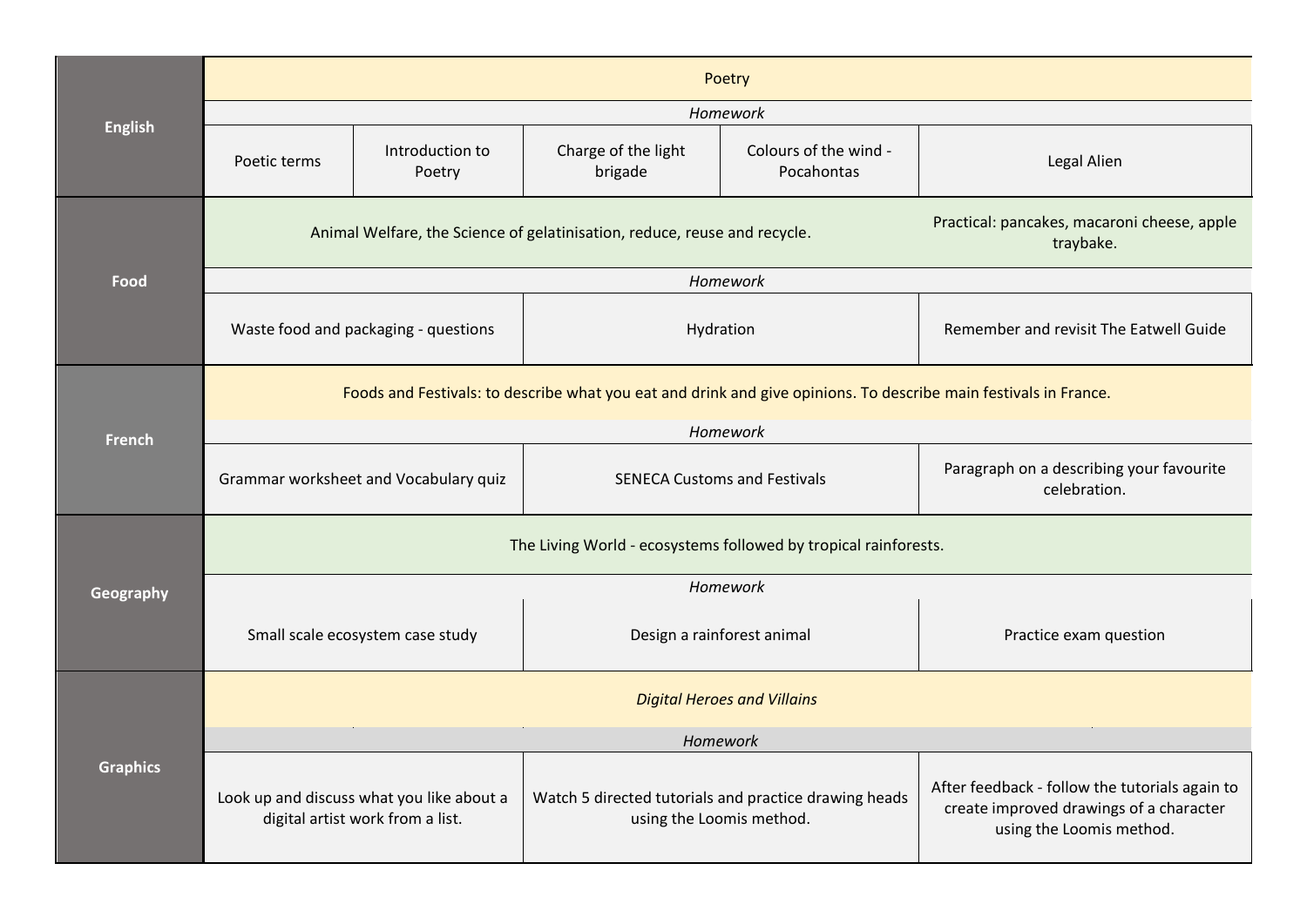|                         | What was the significance of World War Two?                                                                                                                                                                                                                                                                        |                                                                                                       |                                             |  |  |
|-------------------------|--------------------------------------------------------------------------------------------------------------------------------------------------------------------------------------------------------------------------------------------------------------------------------------------------------------------|-------------------------------------------------------------------------------------------------------|---------------------------------------------|--|--|
| <b>History</b>          | Homework                                                                                                                                                                                                                                                                                                           |                                                                                                       |                                             |  |  |
|                         | Listen to, and summarise, a podcast about<br>Indian soldiers who fought at Dunkirk.                                                                                                                                                                                                                                | An article from an academic Historian on Operation<br>Barbarossa and reading comprehension questions. | Scholarship work on female Spitfire Pilots. |  |  |
|                         | Programming: Python Fundamentals - Farmbot<br>This is an online programming course that students will complete both in lessons and at home.                                                                                                                                                                        |                                                                                                       |                                             |  |  |
| <b>IT/Computing</b>     |                                                                                                                                                                                                                                                                                                                    | Homework                                                                                              |                                             |  |  |
|                         | Stage 2 Quiz                                                                                                                                                                                                                                                                                                       | Stage 4 Quiz                                                                                          | Stage 6 Challenge                           |  |  |
| <b>Maths Higher</b>     | Algebra 2: topics to be covered include the equation of a straight line (including parallel & perpendicular lines), linear inequalities and quadratic<br>equations.<br>Geometry 2: topics to be covered include trigonometry on non-right angled triangles, exact trigonometric ratios and a review of Geometry 1. |                                                                                                       |                                             |  |  |
|                         | Homework                                                                                                                                                                                                                                                                                                           |                                                                                                       |                                             |  |  |
|                         | Consolidation work, quizzes and mathswatch assignments.                                                                                                                                                                                                                                                            |                                                                                                       |                                             |  |  |
|                         | Algebra 2: topics to be covered include the equation of a straight line, linear inequalities and plotting linear graphs.<br>Geometry 2: topics to be covered include transformations, arcs and sectors of circles and trigonometric ratios.                                                                        |                                                                                                       |                                             |  |  |
| <b>Maths Crossover</b>  | Homework                                                                                                                                                                                                                                                                                                           |                                                                                                       |                                             |  |  |
|                         | Consolidation work, quizzes and mathswatch assignments                                                                                                                                                                                                                                                             |                                                                                                       |                                             |  |  |
| <b>Maths Foundation</b> | Algebra 2: topics to be covered include solving linear equations, plotting linear graphs and a review of Algebra 1.<br>Geometry 2: topics to be taught include transformations and Pythagoras' theorem.                                                                                                            |                                                                                                       |                                             |  |  |
|                         | Homework                                                                                                                                                                                                                                                                                                           |                                                                                                       |                                             |  |  |
|                         | Consolidation work, quizzes and mathswatch assignments                                                                                                                                                                                                                                                             |                                                                                                       |                                             |  |  |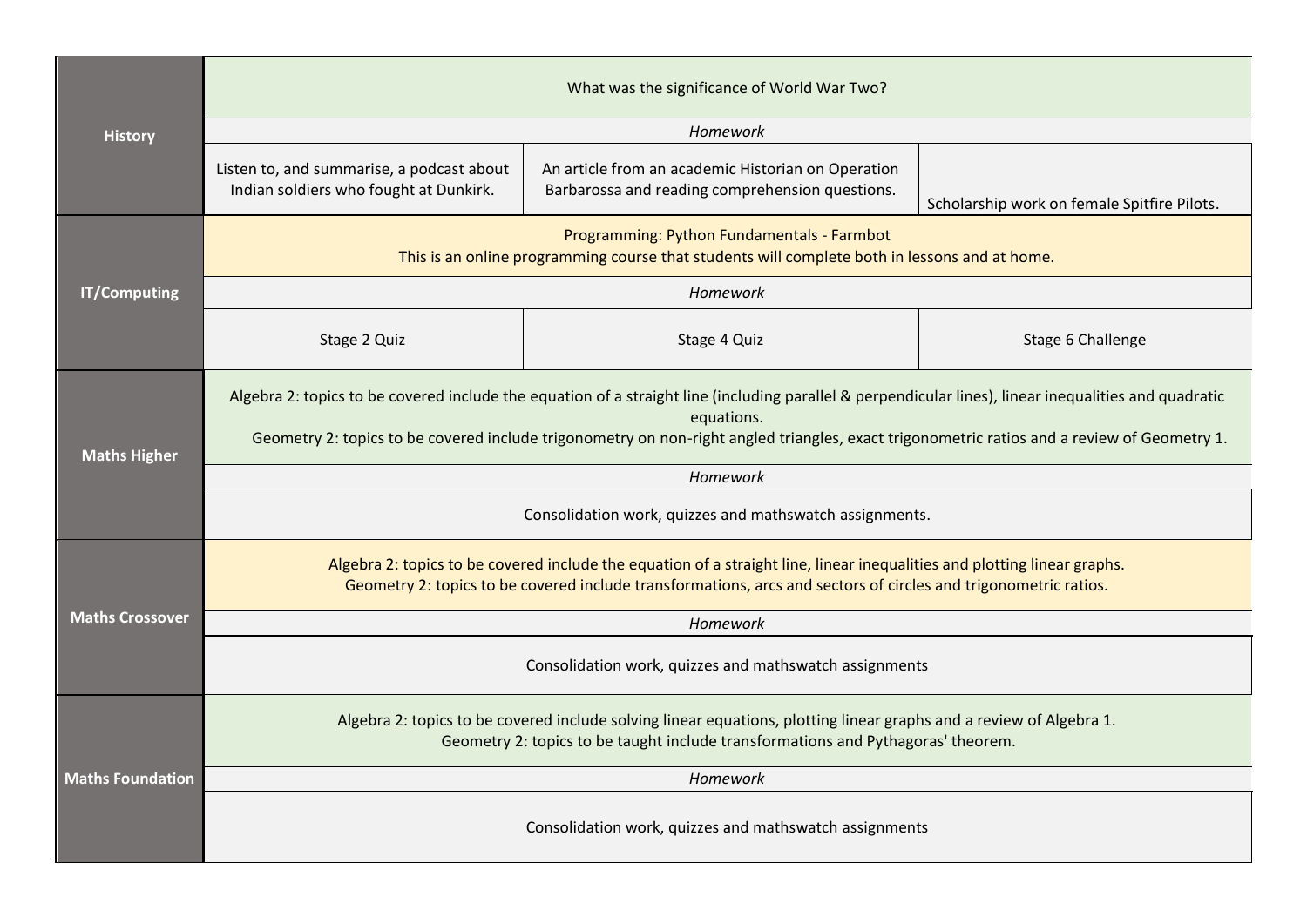|                       | Samba and Carnival Music: Brazil's traditional party music: Samba. Learning different techniques for playing the percussion instruments and<br>focusing on the vocabulary used to describe the complicated rhythms that are used. |                   |                                  |                       |                                    |                 |
|-----------------------|-----------------------------------------------------------------------------------------------------------------------------------------------------------------------------------------------------------------------------------|-------------------|----------------------------------|-----------------------|------------------------------------|-----------------|
| <b>Music</b>          |                                                                                                                                                                                                                                   |                   | Homework                         |                       |                                    |                 |
|                       | Notes on the clefs revision.                                                                                                                                                                                                      |                   | Semiquavers and rests worksheet. |                       | Ties and dotted notes.             |                 |
| <b>PE</b>             | Volleyball, Rugby, Weights, Fitness                                                                                                                                                                                               |                   |                                  |                       |                                    |                 |
|                       | Designing using CAD to create a slot monster.                                                                                                                                                                                     |                   |                                  |                       |                                    |                 |
| <b>Product Design</b> | Homework                                                                                                                                                                                                                          |                   |                                  |                       |                                    |                 |
|                       | Card modelling for slot monster.                                                                                                                                                                                                  |                   | Top trumps research.             |                       | CAD practice.                      |                 |
| <b>PSHCE</b>          | Year 10 options                                                                                                                                                                                                                   | What is a career? | <b>Challenging stereotypes</b>   | Networks of support   | <b>Decision making</b>             | Post 16 options |
|                       | <b>Buddhism Practices</b>                                                                                                                                                                                                         |                   |                                  |                       |                                    |                 |
| <b>RE/Phil</b>        | Homework                                                                                                                                                                                                                          |                   |                                  |                       |                                    |                 |
|                       | Write a guide to meditation.                                                                                                                                                                                                      |                   | Create your own Mandala.         |                       | Kindness project.                  |                 |
| <b>Science</b>        | <b>B1 Cell structure and transport</b><br>P3 Energy resources                                                                                                                                                                     |                   |                                  |                       |                                    |                 |
|                       | Homework                                                                                                                                                                                                                          |                   |                                  |                       |                                    |                 |
|                       | Seneca:<br>Mastering<br>Memory                                                                                                                                                                                                    | WhySci            | Seneca: Consolidation            | Teacher assessed task | Seneca:<br><b>Mastering Memory</b> | WhySci          |